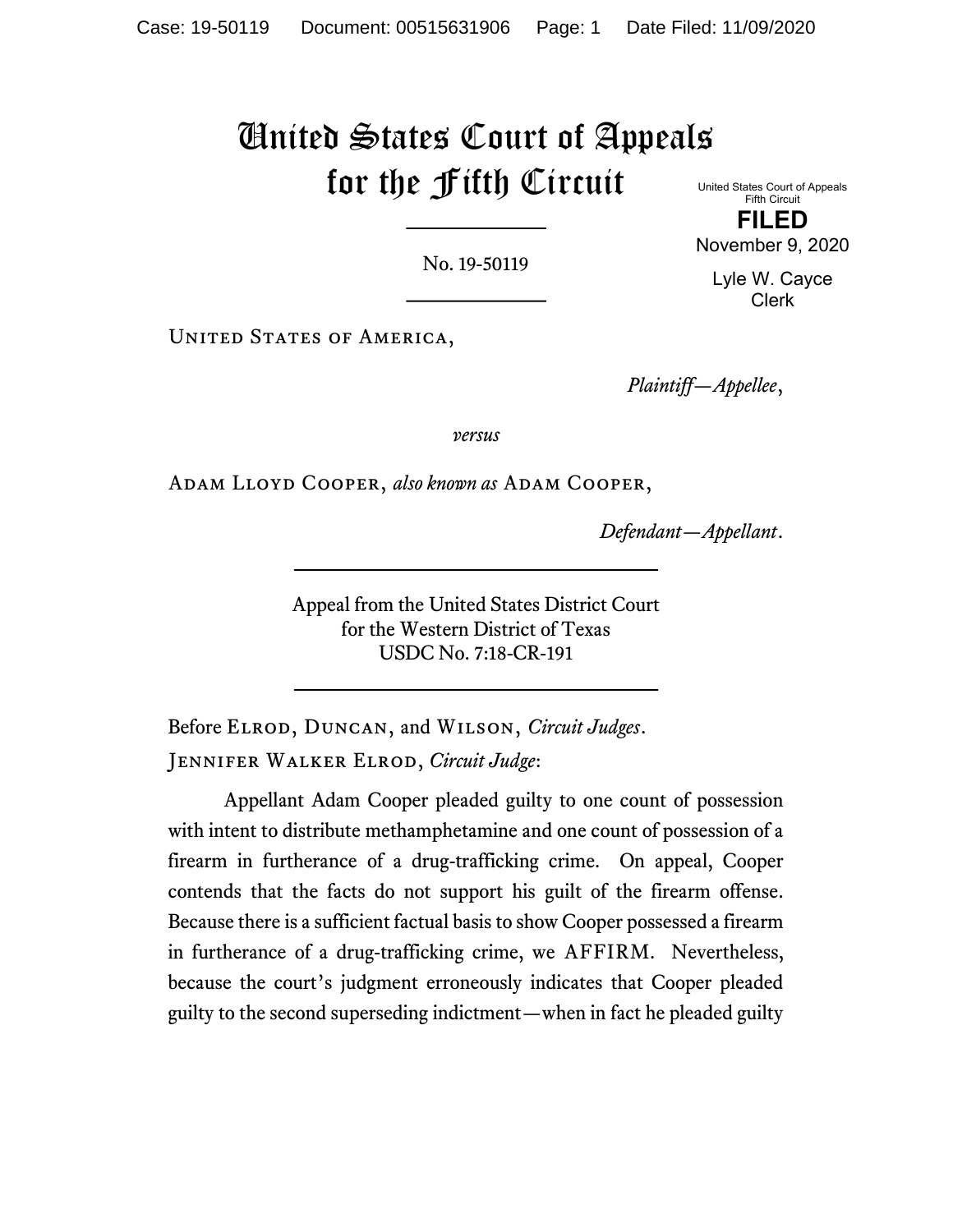to the superseding indictment—we REMAND for correction of the judgment under Federal Rule of Criminal Procedure 36.

I.

Cooper was driving a grey Chevrolet Impala down 42nd Street in Odessa, Texas with Tracy Marriott in the passenger seat when the Odessa Police Narcotics Unit stopped the vehicle for failing to signal a turn. Both Cooper and Marriott consented to a search. The search revealed drug paraphernalia, marijuana, methamphetamine, and a backpack. The backpack was "on the floorboard of the front passenger seat," where Marriott was sitting, and it contained drug paraphernalia, baggies, and a Smith and Wesson M&P, 9mm pistol. Marriott, after being advised of his Miranda rights, said "that the backpack was his and that he had traded an AR-15 rifle for a pistol the day before."

Cooper pleaded guilty to two counts arising from this incident: (i) possession with intent to distribute fifty grams or more of actual methamphetamine and (ii) possession of a firearm in furtherance of a drugtrafficking crime in violation of 18 U.S.C. § 924(c). With Cooper's consent, Magistrate Judge Ronald Griffin received Cooper's plea and conducted the Rule 11 plea colloquy. Fed. R. Crim. P. 11(b)(1); The magistrate judge read the charges to Cooper and asked Cooper if he understood the charges. Cooper replied "Yes, I do your Honor." The government read into the record the factual basis for the charges, which included the facts described above, as well as the statement, "The defendant admits and agrees that . . . he possessed a firearm in furtherance of" the drug-trafficking offense. Cooper affirmed that "the factual summary accurately state[d] what [he] did in this case." Cooper then pleaded guilty, and the district court accepted Cooper's plea "on Counts ONE AND TWO of the SUPERSEDING INDICTMENT"

2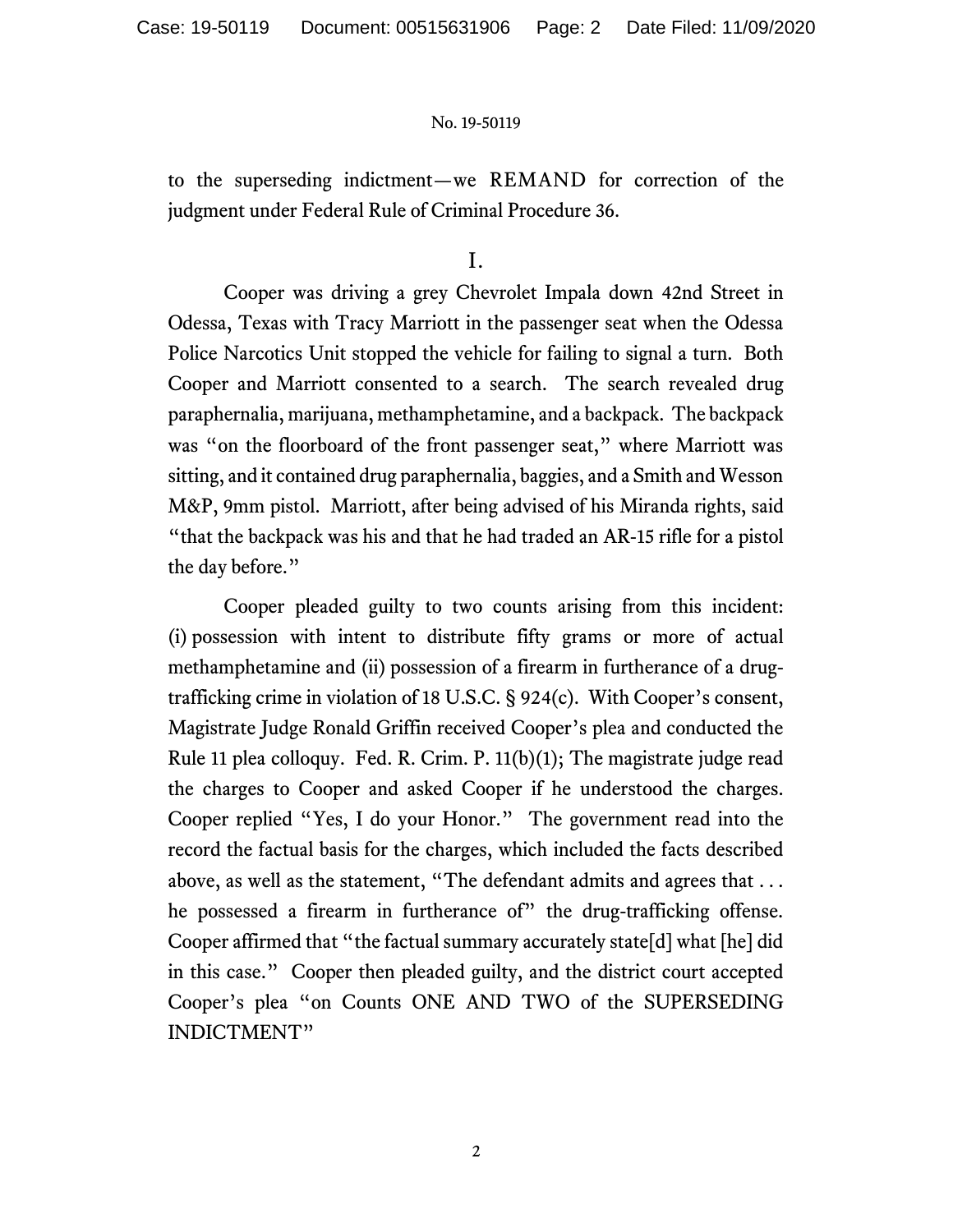At sentencing, Cooper continued to accept responsibility, but he briefly contested the fact that he knew about the firearm, claiming he knew only that Marriott had a backpack and not that there was a gun. Reading from the probation officer's pre-sentence report, the judge incorrectly stated that Cooper, "after being warned of [his] Miranda warnings, . . . admitted the backpack was [his] and the firearm belonged to [him]." In fact, it was Marriott, not Cooper, who made this admission. Cooper noted this to the court saying, "That's not from me. That's not the probation talking about me on there. I'm sorry but— . . . It wasn't in my backpack or in any of mine." The judge then replied "Well regardless— . . . you did plead guilty to both of these, right? Because you understand the law, it makes you guilty of them, right?" Cooper responded, "Yes, Your Honor." The district court subsequently entered judgment on what it described as Cooper's guilty plea "to Count(s) 1 and 2 of the Second Superseding Indictment."

Cooper timely filed notice of appeal, and this court appointed appellate counsel. Counsel then moved to withdraw by filing an *Anders* brief asserting that Cooper's appeal was without merit. See Anders v. California, 386 U.S. 738, 744 (1967). Because this case could present an issue of aidingand-abetting liability for a § 924(c) offense, we carried that motion with the case and ordered counsel to file either a supplemental *Anders* brief addressing Rosemond v. United States, 572 U.S. 65 (2014) or "a brief on the merits addressing any nonfrivolous issues that counsel deems appropriate."

Cooper filed a brief on the merits arguing that the district court "failed to fully investigate whether the factual basis supported" Cooper's guilty plea to the firearm-possession count, as required by Federal Rule of Criminal Procedure 11(b). The core of Cooper's argument is that there is an insufficient factual basis to conclude that Cooper had the mens rea required by *United States v. Smith* to be guilty of possessing a firearm in furtherance of a drug-trafficking crime. 878 F.3d 498, 501 (5th Cir. 2017). Cooper does not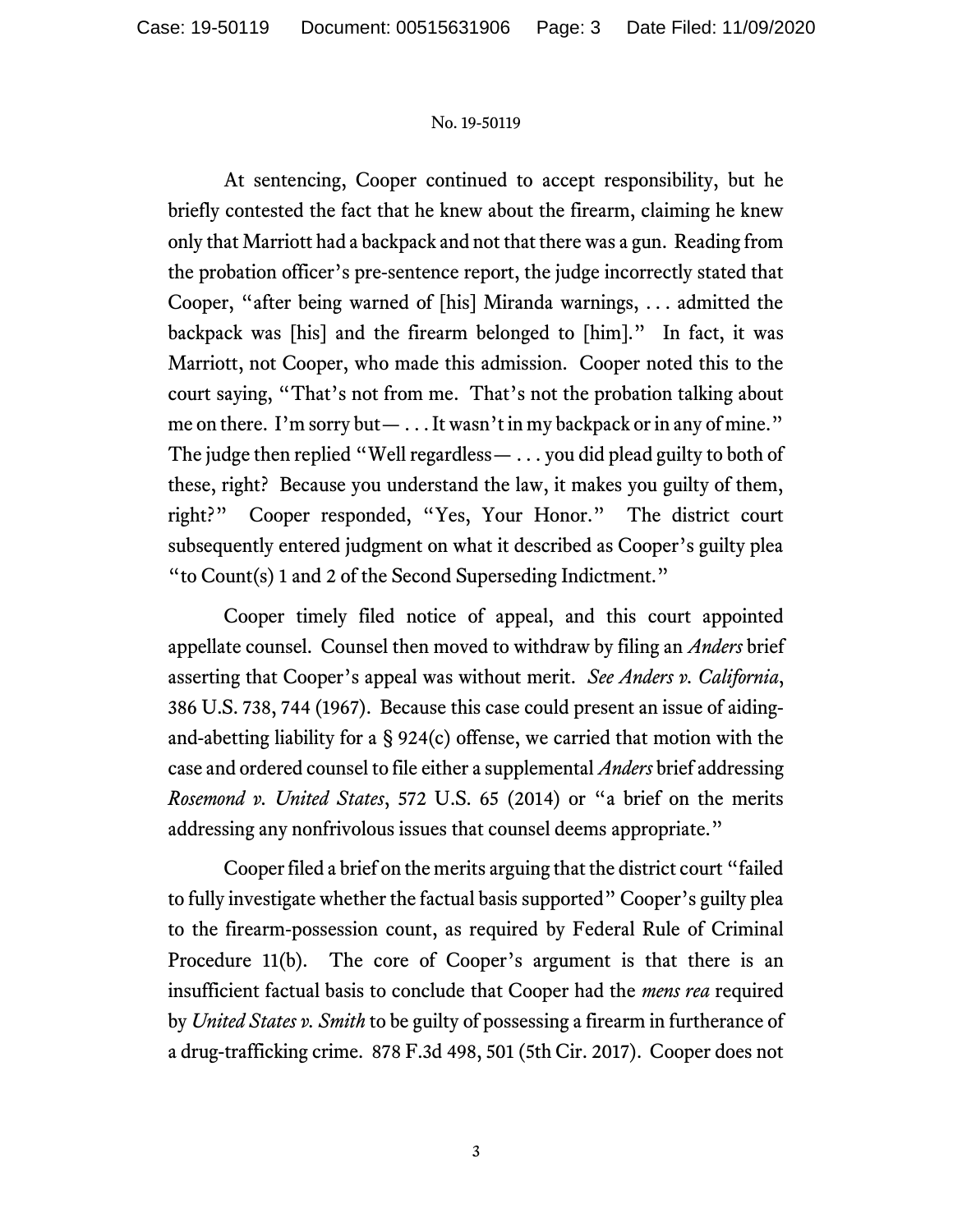address or cite to *Rosemond*. Conversely, the government contends that the facts are sufficient to conclude that Cooper had the advance knowledge required by Rosemond, 572 U.S at 78, to be guilty of aiding and abetting a § 924(c) offense. The government further contends that the facts are sufficient to show that the possession of the firearm was in furtherance of a drug-trafficking crime.

## II.

There is a conflict in the record as to whether Cooper pleaded guilty to the superseding indictment or the second superseding indictment. The government notes this conflict in its brief on appeal, but neither the government nor Cooper discuss the significance of the conflict.

At Cooper's plea hearing, only the superseding indictment was pending against Cooper. The government explained that it intended to file a second superseding indictment in order to add a conspiracy charge against Cooper's codefendant. It intended to then move to dismiss the second superseding indictment as to Cooper. The district court accepted Cooper's guilty plea to the superseding indictment.

At sentencing, however, the government told the district court that Cooper had pleaded guilty to the second superseding indictment. The government then moved to dismiss the indictment, the superseding indictment, and the conspiracy charge in the second superseding indictment; the district court granted the motion. After the hearing, the district court purported to enter judgment on the second superseding indictment.

Counts one and two of the superseding indictment are nearly identical to counts one and two of the second superseding indictment. Both indictments charge one count of possession with intent to distribute 50 grams or more of actual methamphetamine and one count of possession of a firearm in furtherance of a drug-trafficking offense. The indictments differ, however,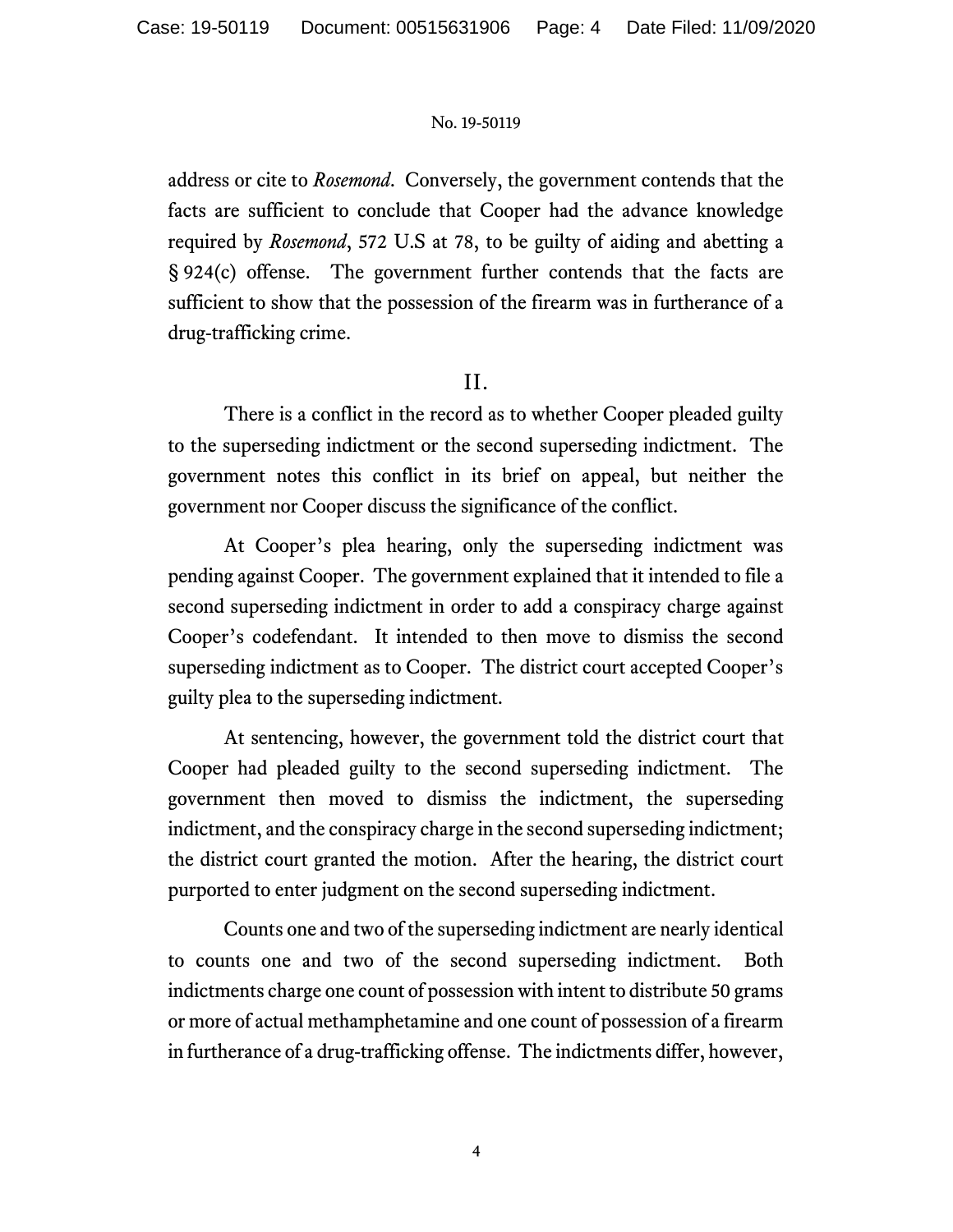in one respect. Count 2 of the superseding indictment alleges that Cooper and Marriott "aided and abetted by each other" possessed a firearm in furtherance of a drug-trafficking offense. Count 2 of the second superseding indictment, however, excludes the words "aided and abetted by each other."<sup>1</sup> Both indictments cite to 18 U.S.C. § 2, the federal aiding-andabetting statute.

Because aiding and abetting is a theory of liability, rather than a separate offense, the exclusion of "aided and abetted by each other" does not constitute a change in the offense charged. See 18 U.S.C. § 2; United States v. Masson, 582 F.2d 961, 963 (5th Cir. 1978). There is no meaningful difference, therefore, between the indictments. Nevertheless, a problem still remains because the district court dismissed the superseding indictment, to which Cooper pleaded guilty. As noted above, neither party briefed the court on a solution to this problem.

The second count in the Second Superseding Indictment, by contrast, charged Cooper and Marriott with:

<sup>&</sup>lt;sup>1</sup> The second count in the superseding indictment charged that Cooper and Marriott:

aided and abetted by each other, did intentionally and knowingly possess a firearm, to wit: a Smith & Wessen M&P 9mm in furtherance of the drug trafficking crime set forth in Count One of this Indictment, which drug trafficking counts are incorporated by reference herein as if set forth in full, in violation of Title 18, United States Code, Section 924(c) and Title 18, United States Code, Section 2.

intentionally and knowingly possess[ing] a firearm, to wit: a Smith and Wesson M&P 9mm in furtherance of the drug trafficking crime set forth in Count One of this indictment, which drug trafficking count is incorporated by reference herein as if set forth in full; in violation of Title 18, United States Code, Section 924(c) and Title 18, United States Code, Section 2.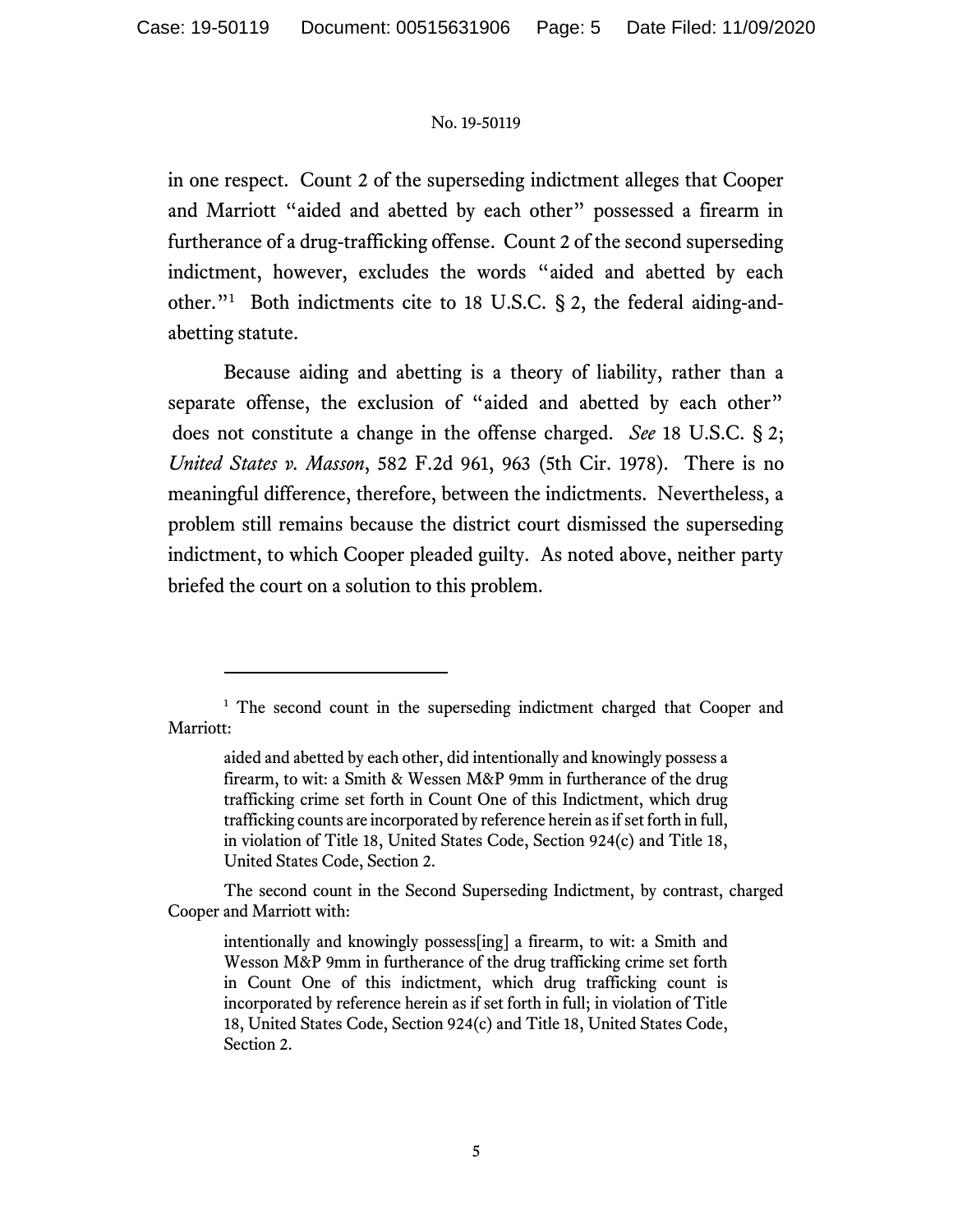The proper remedy is to remand this case for correction of the judgment under Federal Rule of Criminal Procedure 36. Rule 36 allows the district court to "at any time correct a clerical error in a judgment, order, or other part of the record, or correct an error in the record arising from oversight or omission." Fed. R. Crim. P. 36. In several unpublished cases, we have previously used Rule 36 to correct errors in the judgment relating to dismissed indictments and to the offense underlying a plea. See United States v.  $McCoy$ , 819 F. App'x 262, 262 (5th Cir. 2020) (remanding to correct the judgment to reflect the crime to which the defendant pleaded guilty); United States v. Stark-Fitts, 802 F. App'x 845, 845 (5th Cir. 2020) (remanding to correct the amended judgment by adding a checkmark to clarify that the indictment, first superseding indictment, and second superseding indictment were dismissed); United States v. Ulloa-Osorio, 637 F. App'x 142, 143 (5th Cir. 2016) (remanding to correct the judgment by adding the dismissal of count two, which was omitted).

There is, of course, a limit to what Rule 36 can do. In United States v. Ramirez-Gonzalez, we held that the purpose of Rule 36 is "only to correct mindless and mechanistic mistakes. Where the record makes it clear that an issue was actually litigated and decided but was incorrectly recorded in or inadvertently omitted from the judgment, the district court can correct the judgment under" Rule 36. 840 F.3d 240, 247 (5th Cir. 2016) (internal quotation marks and citations omitted). Rule 36 does not cover deliberate drafting choices, such as the deliberate wording of a pre-sentence report. Id.

Here, the error in the judgment arose from the oversight of the parties and the district court at the sentencing hearing when the government incorrectly represented that Cooper had pleaded guilty to the second superseding indictment. The transcript of the plea hearing makes clear that Cooper pleaded guilty to the superseding indictment and that the parties intended to dismiss the second superseding indictment against Cooper; *i.e.*,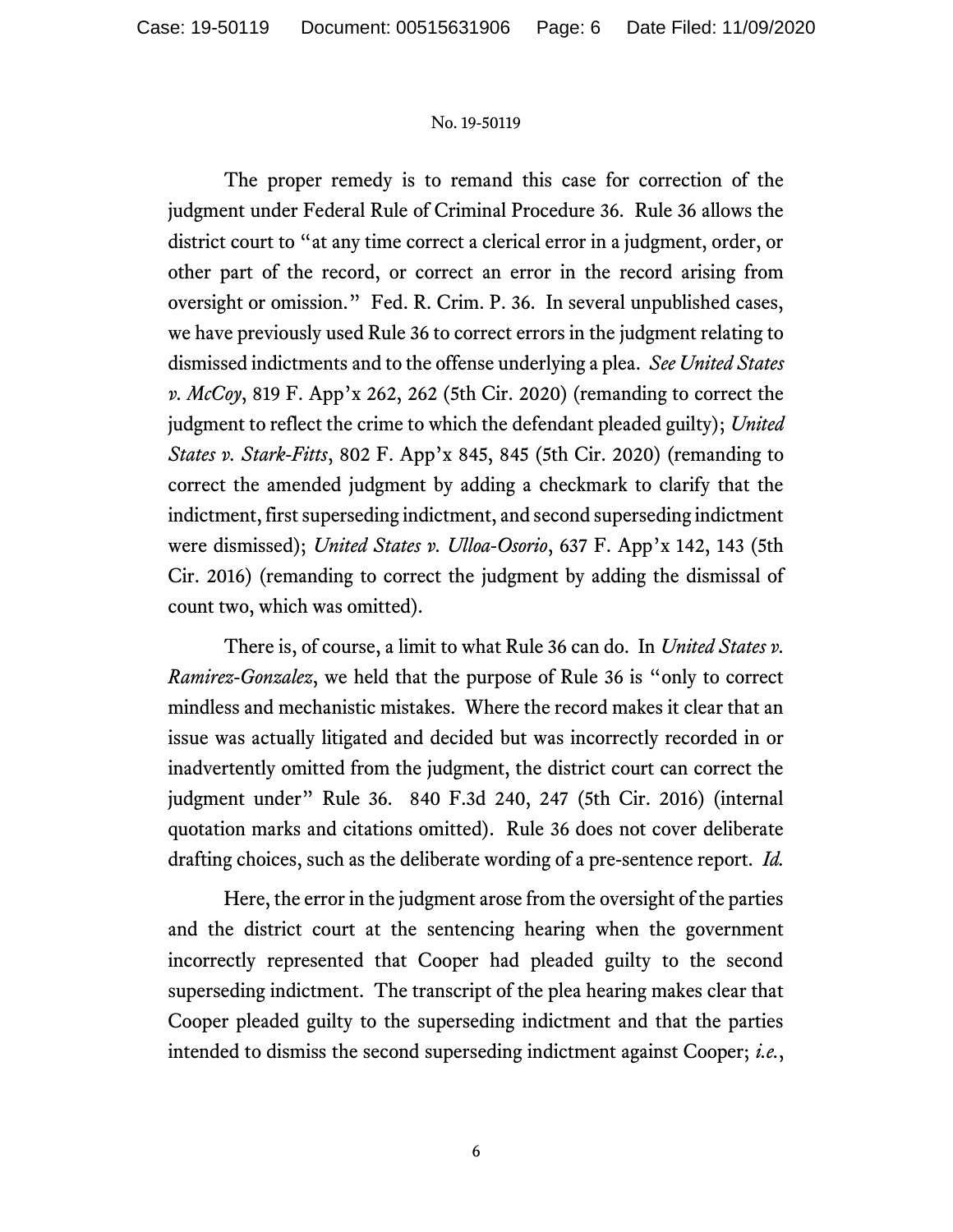this issue was actually litigated. Moreover, there is no meaningful difference between counts one and two of the superseding indictment and counts one and two of the second superseding indictment. This error falls within both the literal reach of Rule 36 and the limitation imposed by Ramirez-Gonzalez. Therefore, we remand for correction of the judgment under Rule 36.

### III.

We now turn to the merits of Cooper's appeal. Cooper makes two interrelated arguments on appeal: first, that the district court should have inquired as to whether there was a sufficient factual basis to support Cooper's guilty plea to count 2, the firearm count; second, that the factual basis is, in fact, insufficient to show that his possession of the firearm was in furtherance of the drug-trafficking offense because he did not know that the firearm was in the car.

Cooper's first argument that the district court should have inquired further is meritless. Cooper correctly states that the district court has a "duty to compare the factual basis to the elements of the offense to determine if the factual basis supports conviction before accepting the plea." See Fed. R. Crim. P. 11(b)(3); United States v. Adams, 961 F.2d 505, 511 (5th Cir. 1992). The district court, however, satisfied this duty through the Rule 11 colloquy conducted by the magistrate judge at the plea hearing. United States v. Bolivar-Munoz, 313 F.3d 253, 256–57 (5th Cir. 2002) (explaining that a district judge's delegation of authority to a magistrate judge is proper when the assigned duty is "'subject to meaningful review' by the district judge"). Cooper properly consented to the magistrate judge conducting the colloquy; the magistrate judge explored the factual basis for count two by comparing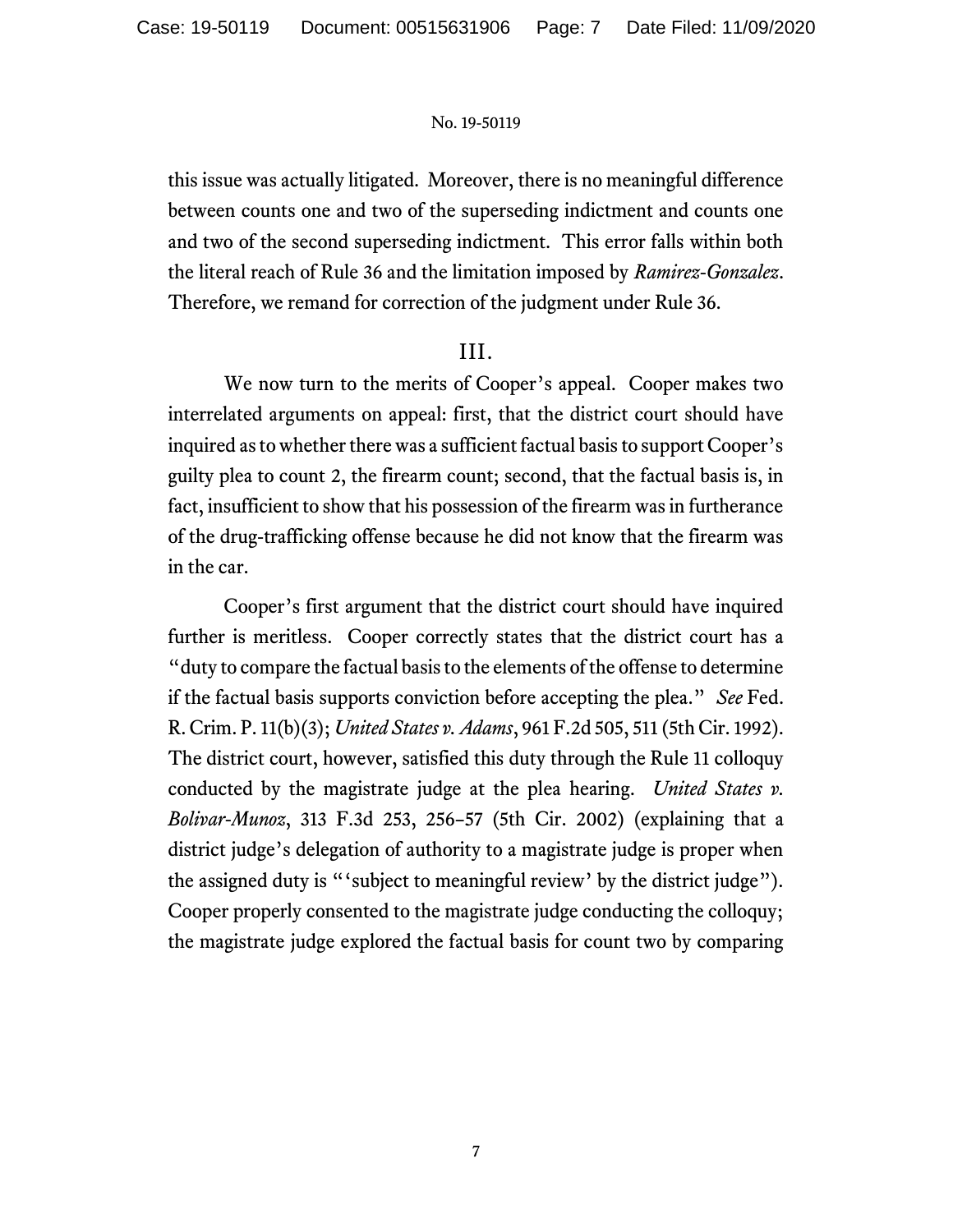the available facts to the elements of the offense alleged; and the district judge reviewed and accepted Cooper's guilty plea.<sup>2</sup>

Cooper's second argument that the factual basis was insufficient also fails. Because Cooper did not challenge the sufficiency of the factual basis for his guilty plea in the district court, this court reviews for plain error. United States v. Ortiz, 927 F.3d 868, 872 (5th Cir. 2019). To show plain error, Cooper must show a forfeited error that is clear or obvious and that affects his substantial rights. Puckett v. United States, 556 U.S. 129, 135 (2009). We may, in our discretion, correct the error if it seriously affects the fairness, integrity, or public reputation of judicial proceedings. Id.

To determine if the facts support Cooper's guilty plea to count 2, we may consult all relevant materials in the record. Adams, 961 F.2d at 508. This includes the indictment itself, evidence available at the plea hearing, evidence "adduced after the acceptance of a guilty plea but before or at sentencing," the pre-sentencing report, et cetera. United States v. Hildenbrand, 527 F.3d 466, 475 (5th Cir. 2008); see also United States v. Trejo, 610 F.3d 308, 313 (5th Cir. 2010).

According to Cooper, his possession of the firearm could not have been "in furtherance" of the drug-trafficking offense in count 1 because he did not have any "prior knowledge of [the firearm] before Marriott entered the vehicle." Possession of a firearm is "in furtherance" of a drug-trafficking

<sup>&</sup>lt;sup>2</sup> While district courts can delegate the Rule 11 colloquy to the magistrate judge, the better and more efficient practice may often be for the district court to conduct the Rule 11 colloquy itself. See United States v. Dees, 125 F.3d 261, 266 (5th Cir. 1997) (deciding that a magistrate judge may conduct a Rule 11 plea colloquy but registering our "concerns about the performance of such an important duty by non-Article III judges"). This practice would avoid double review of the record and decrease the chance for miscommunications like the one we resolve with Rule 36 in this case.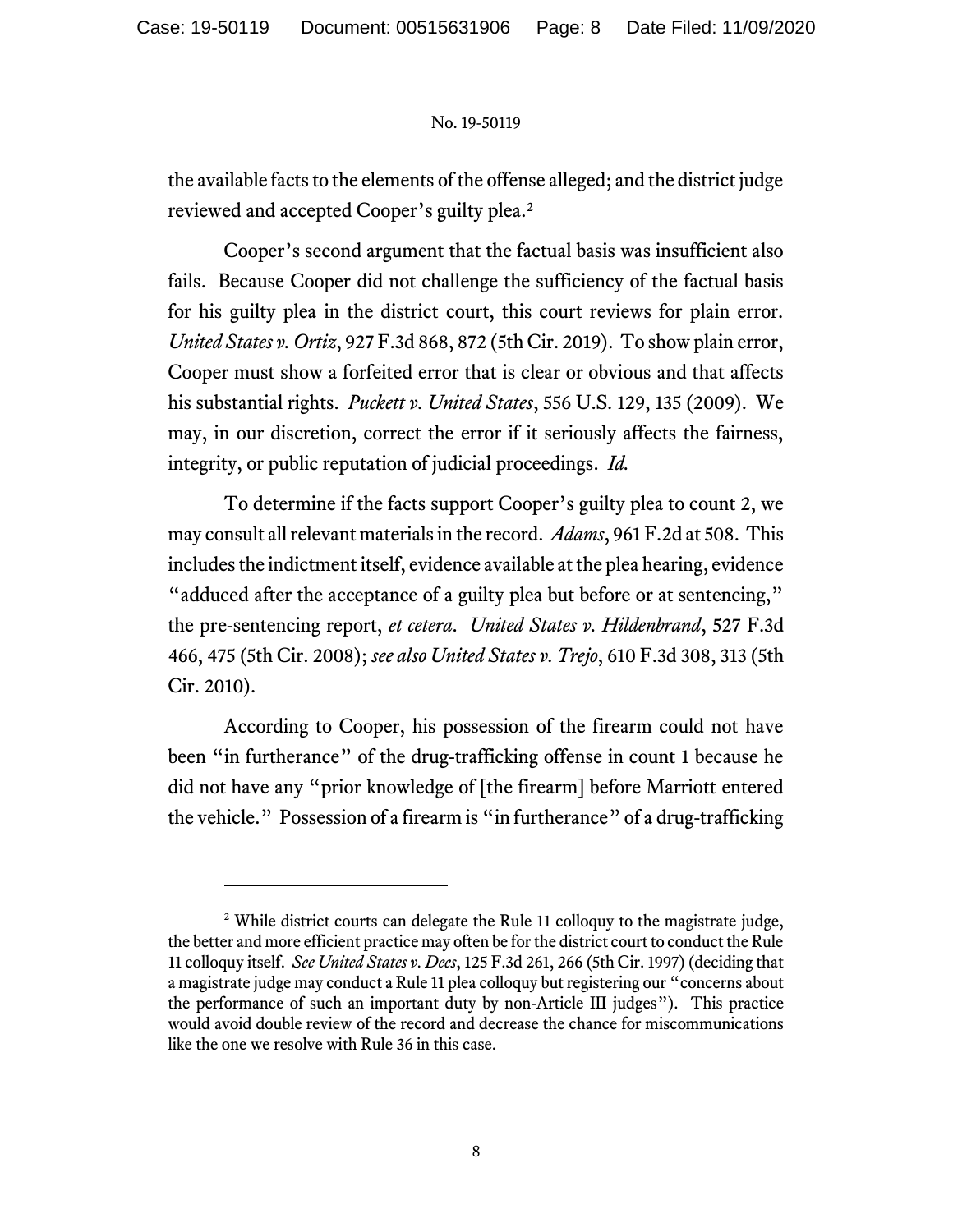offense if the possession furthers, advances, or helps forward that offense.<sup>3</sup> United States v. Ceballos-Torres, 218 F.3d 409, 412 (5th Cir. 2000). This possession must be "knowing possession with a nexus linking the defendant and the firearm to the [drug-trafficking] offense." Smith, 878 F.3d at 502. Cooper points to the fact that the firearm was found in Marriott's closed backpack on the passenger side of the car as evidence that he did not know about the firearm. He does not, however, address the fact that the backpack also contained drug paraphernalia and plastic baggies commonly used in the distribution process. While Cooper claims he did not know about the contents of the backpack, he knew about the backpack itself, and he certainly knew about the methamphetamine he was transporting. Furthermore, firearms are common "tools of the trade" of drug trafficking. United States v. Zapata-Lara, 615 F.3d 388, 390 (5th Cir. 2010) (quoting United States v. Aguilera-Zapata, 901 F.2d 1209, 1215 (5th Cir. 1990)). Together, this evidence is more than sufficient to support the conclusion that Cooper knew about the firearm and that the possession was in furtherance of the methamphetamine trafficking charged in count 1. Ceballos-Torres, 218 F.3d at 412; see also Zapata-Lara, 615 F.3d at 390 (discussing when a court may infer knowledge based on the facts of a drug-trafficking offense). Cooper does not show any plain error.

Finally, Cooper forfeited any argument he might have under Rosemond by not briefing the issue. See Coleman v. United States, 912 F.3d 824, 836 n.14 (5th Cir. 2019) (reaffirming that failure to adequately brief an issue on appeal

<sup>&</sup>lt;sup>3</sup> "Some factors" that help establish possession in furtherance include "[1] the type of drug activity that is being conducted, [2] accessibility of the firearm, [3] the type of the weapon, [4] whether the weapon is stolen, [5] the status of the possession (legitimate or illegal), [6] whether the gun is loaded, [7] proximity to drugs or drug profits, and [8] the time and circumstances under which the gun is found." *Ceballos-Torres*, 218 F.3d at 414– 15.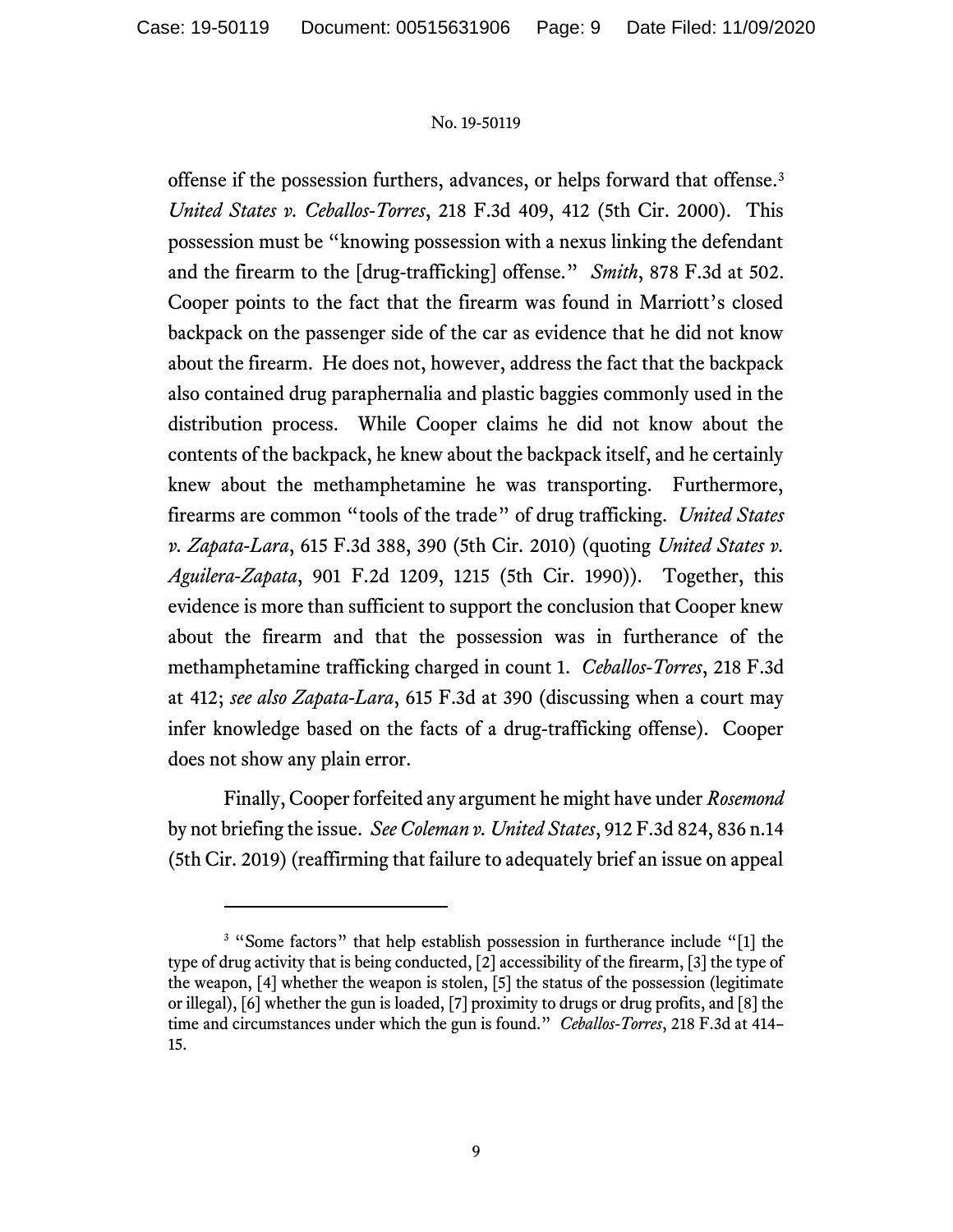constitutes forfeiture of that argument); see also United States v. Scroggins, 599 F.3d 433, 449 (5th Cir. 2010) (distinguishing forfeiture from voluntary waiver of an argument). Our March 30 order instructed Cooper's counsel to either file a supplemental *Anders* brief addressing *Rosemond* or "a brief on the merits addressing any nonfrivolous issues that counsel deems appropriate." Consistent with that order, Cooper's counsel chose the latter route, filing a brief on the merits which does not address Rosemond. In Rosemond, the Supreme Court addressed the issue of the *mens rea* required to aid and abet the possession of a firearm in furtherance of a drug-trafficking offense in violation of 18 U.S.C. §§ 2 and 924(c). 572 U.S. at 75. Cooper does not cite to Rosemond, and he discusses instead the distinct mens rea issue of the knowledge required to directly commit—rather than aid and abet—a § 924(c) offense.<sup>4</sup> See Smith, 878 F.3d at 502; Ceballos-Torres, 218 F.3d at 412–15.

Assuming arguendo that Cooper did not forfeit a Rosemond argument, any Rosemond challenge would fail on this record. In Rosemond the Supreme Court explained that  $\S 924(c)$  is a "combination crime" because it requires not just the possession of a firearm but also the commission a drug-trafficking crime. 572 U.S. at 71, 75. To show that the defendant intended to facilitate the commission of a § 924(c) offense—the intent requirement for aiding and abetting—the government must show that the defendant intended the commission of both aspects of § 924(c). *Id.* at 72, 76. This means that the government must show, at least, that the defendant had advance knowledge of the presence of a firearm. *Id.* at 78.

<sup>&</sup>lt;sup>4</sup> The government incorrectly asserts that Cooper relies on Rosemond for his argument.